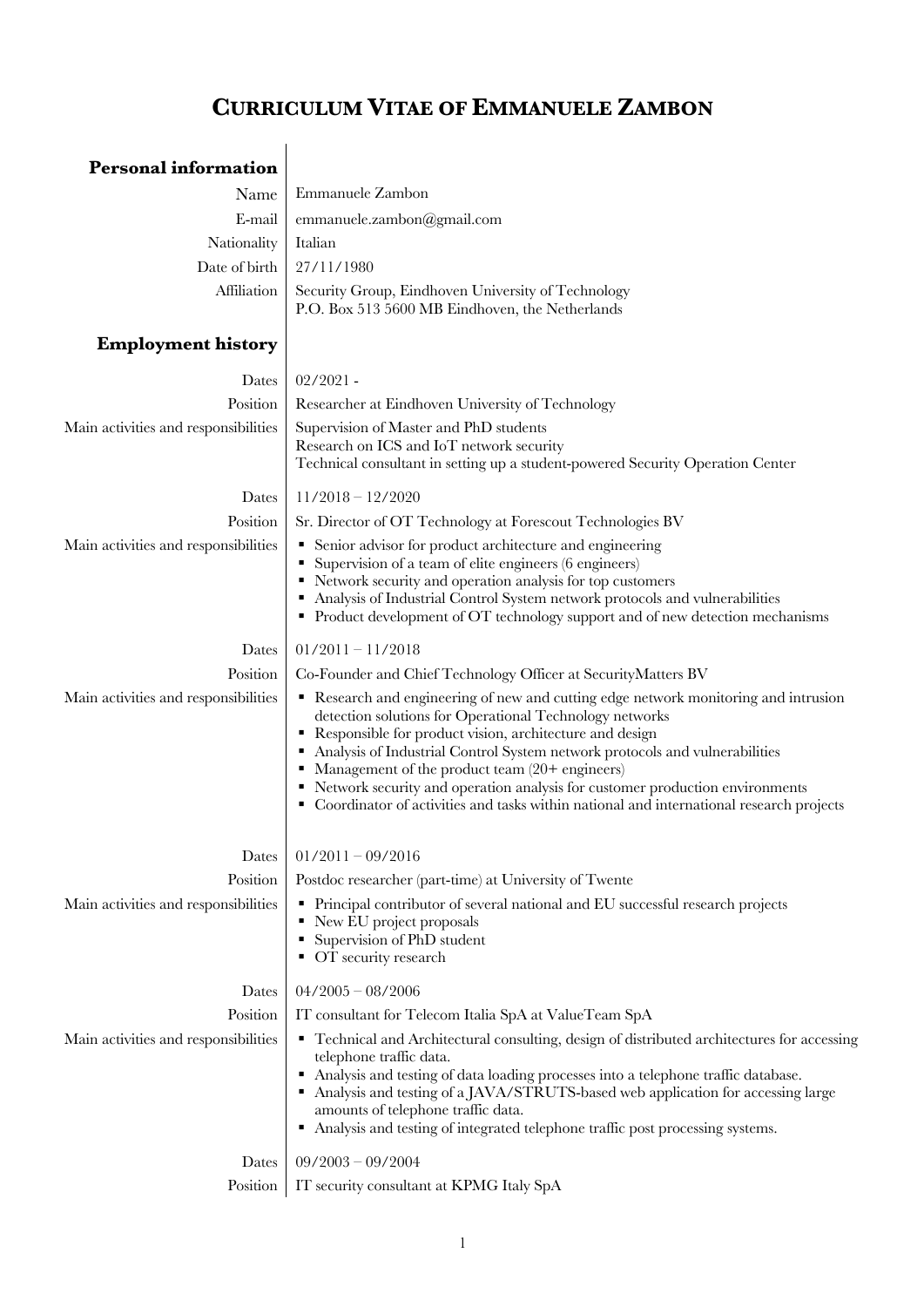| Main activities and responsibilities | • Penetration tests (ethical hacking)<br>Risk assessment<br>• IT Audit support<br>• Design and building of Intrusion Detection Systems<br>Application develop on the J2EE platform                                                                                                                                                                                                                                                                                                          |
|--------------------------------------|---------------------------------------------------------------------------------------------------------------------------------------------------------------------------------------------------------------------------------------------------------------------------------------------------------------------------------------------------------------------------------------------------------------------------------------------------------------------------------------------|
| Dates                                | $01/2003 - 08/2003$                                                                                                                                                                                                                                                                                                                                                                                                                                                                         |
| Position                             | Freelance software developer                                                                                                                                                                                                                                                                                                                                                                                                                                                                |
| Main activities and responsibilities | Design and development of software for real estate organizations.                                                                                                                                                                                                                                                                                                                                                                                                                           |
| Education                            |                                                                                                                                                                                                                                                                                                                                                                                                                                                                                             |
| $09/2006 - 01/2011$                  | PhD in Computer Science at the University of Twente                                                                                                                                                                                                                                                                                                                                                                                                                                         |
| $10/2002 - 03/2005$                  | MSc in Computer Science at the Ca' Foscari University of Venice (Italy)                                                                                                                                                                                                                                                                                                                                                                                                                     |
| $09/1999 - 09/2002$                  | BSc in Computer Science at the Ca' Foscari Universify of Venice (Italy)                                                                                                                                                                                                                                                                                                                                                                                                                     |
| <b>Short Trainings</b>               |                                                                                                                                                                                                                                                                                                                                                                                                                                                                                             |
| 11/2009                              | Adavaced SCADA Security Red/Blue Team at the Idaho National Laboratory (Idaho Falls,<br>USA), sponsored by the Department of Homeland Security                                                                                                                                                                                                                                                                                                                                              |
| 07/2008                              | BCS Professional Certification in Information Risk Management (PCIRM) at the BCS, The<br>Chartered Institute for IT (London, UK)                                                                                                                                                                                                                                                                                                                                                            |
| <b>Research Projects</b>             |                                                                                                                                                                                                                                                                                                                                                                                                                                                                                             |
|                                      | I participated in the proposal phase as well as the realization phase (sometimes as<br>coordinator of the involved partner) of several national and international research projects.                                                                                                                                                                                                                                                                                                        |
| 2014-2017                            | PREEMPTIVE. EU FP7 project on the protection of critical infrastructure. Cooperation<br>between UTwente, SecurityMatters, AIA, Fraunhofer, HW Communications, University<br>Roma3, ENCS, Israel Electric Corporation, Katolieke Universiteit Leuwen, IREC, Harnser,<br>Vitrociset. 3.8M Euros, duration four years.<br>I was one of the two main scientific contributors. I was the unofficial project coordinator for<br>1 year due to lack of suitable people from the appointed partner. |
| 2012-2015                            | CRISALIS. EU FP7 project on the protection of critical infrastructure. Cooperation<br>between Alliander, Chalmers University, Enel, Eurecom, SecurityMatters, Symantec,<br>UTwente, Ulm University, Siemens. 670K Euros, duration four years.<br>I actively participated in the consortium creation and in writing the project proposal. I was<br>the main scientific contributor for SecurityMatters.                                                                                      |
| 2010-2014                            | Hermes, Castor, Midas. 3 projects on the protection of critical infrastructure. Cooperation<br>between UTwente, Fox-IT, SecurityMatters, ABB, Waternet, Brabant Water, GasUnie,<br>Alliander. Funded by ministry of Internal Affairs. Budget 1.1M Euros, duration, four years.<br>I participated in writing the three project proposals. I was one of the two main scientific<br>contributors for the three projects.                                                                       |
| 2009 - 2011                          | SecurityMatters. Phase 2 valorization grant. Funded by STW.<br>I was one of the three writers of the project proposal and prepared all the project evaluation<br>meetings.                                                                                                                                                                                                                                                                                                                  |
| 2008 - 2009                          | Atlantides. Phase 1 valorization grant. Funded by STW.<br>I was one of the three writers of the project proposal and prepared all the project evaluation<br>meetings.                                                                                                                                                                                                                                                                                                                       |
| <b>Supervision</b>                   |                                                                                                                                                                                                                                                                                                                                                                                                                                                                                             |
|                                      | I was the daily supervisor of:                                                                                                                                                                                                                                                                                                                                                                                                                                                              |
| $2013 - 2016$                        | Ali Abbasi (PhD completed). Daily supervisor as part of PostDoc employment at UTwente.                                                                                                                                                                                                                                                                                                                                                                                                      |
| $2008 - 2011$                        | Ayse Morali (PhD completed). Supervision tasks during own PhD were coordinated by prof.<br>Sandro Etalle.<br>I also supervised around 15 master thesis projects as PhD student/postdoc at the University<br>of Twente, and while at SecurityMatters. I am currently supervising or co-supervising two<br>master thesis projects at the $TU/e$ , and will begin in November 2021 the daily supervision of<br>a new PhD student.                                                              |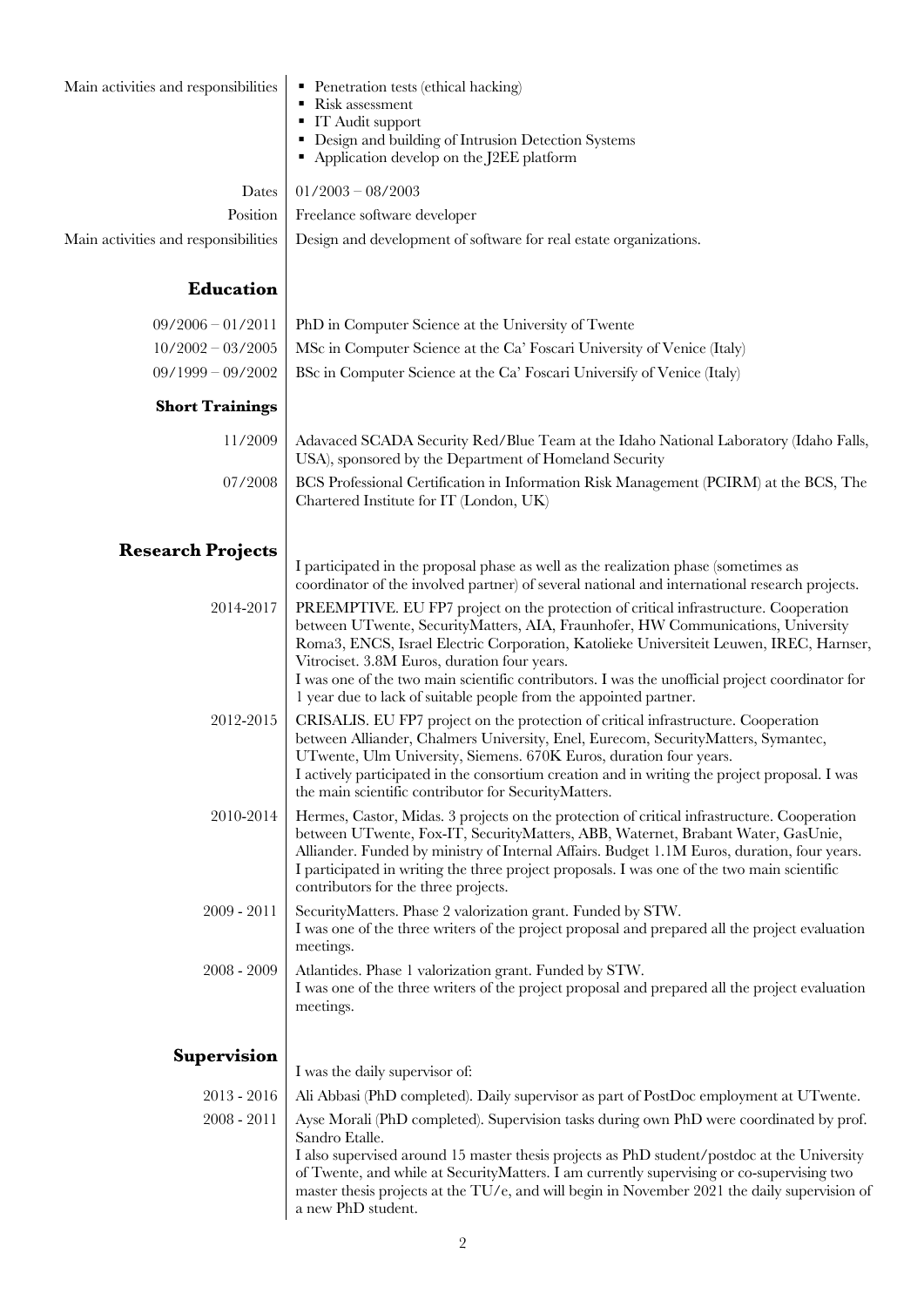| <b>Awards</b>                   | SecurityMatters is awarded the COMMIT Wetenschapsvalorisatieprijs 2012. The prize is<br>awarded to a person or group that has managed to convert the results of scientific ICT<br>research in the Netherlands into a successful application that is economically or socially<br>beneficial.                                                                                                                                                        |
|---------------------------------|----------------------------------------------------------------------------------------------------------------------------------------------------------------------------------------------------------------------------------------------------------------------------------------------------------------------------------------------------------------------------------------------------------------------------------------------------|
| <b>Publications</b>             | $[D]$ : Intrusion Detection, $\overline{RM}$ : Risk Management                                                                                                                                                                                                                                                                                                                                                                                     |
| <b>Non-Academic Conferences</b> | Emmanuele Zambon and Damiano Bolzoni: NIDS: False Positive Reduction Through Anomaly<br>Detection. Black Hat USA, Las Vegas, 2006. [ID]                                                                                                                                                                                                                                                                                                            |
|                                 | Damiano Bolzoni and Emmanuele Zambon: Sphinx: An Anomaly-based Web Intrusion Detection<br>System. Black Hat USA, Las Vegas, 2007. [ID]                                                                                                                                                                                                                                                                                                             |
| <b>Patents</b>                  | Emmanuele Zambon: Method and system for classifying a protocol message in a data communication                                                                                                                                                                                                                                                                                                                                                     |
|                                 | network. US11012330B2, 2017. [ID]                                                                                                                                                                                                                                                                                                                                                                                                                  |
|                                 | Daniel Trivellato and Emmanuele Zambon: Comprehensive risk assessment. US20200412758A1,<br>2020. [RM]                                                                                                                                                                                                                                                                                                                                              |
| Academic                        | Ali Abbasi, Thorsten Holz, Emmanuele Zambon, Sandro Etalle:                                                                                                                                                                                                                                                                                                                                                                                        |
|                                 | ECFI: Asynchronous Control Flow Integrity for Programmable Logic Controllers. ACSAC 2017. [ID]<br>Ali Abbasi, Jos Wetzels, Wouter Bokslag, Emmanuele Zambon, Sandro Etalle:                                                                                                                                                                                                                                                                        |
|                                 | uShield - Configurable Code-Reuse Attacks Mitigation For Embedded Systems. NSS 2017. [ID]                                                                                                                                                                                                                                                                                                                                                          |
|                                 | Davide Fauri, Bart de Wijs, Jerry den Hartog, Elisa Costante, Emmanuele Zambon, Sandro<br>Etalle: Encryption in ICS networks: A blessing or a curse? SmartGridComm 2017. [ID]                                                                                                                                                                                                                                                                      |
|                                 | Ali Abbasi, Majid Hashemi, Emmanuele Zambon, Sandro Etalle:<br>Stealth Low-Level Manipulation of Programmable Logic Controllers I/O by Pin Control Exploitation.<br>CRITIS 2016. [ID]                                                                                                                                                                                                                                                              |
|                                 | Caselli, M. and Zambon, Emmanuele and Amann, J. and Sommer, R. and Kargl, F. (2016)<br>Specification Mining for Intrusion Detection in Networked Control Systems. In: Proceedings of the 25th<br>USENIX Security Symposium, 10-12 Aug 2016, Austin, TX, USA. pp. 791-806. USENIX<br>Association. ISBN 978-1-931971-32-4. [ID]                                                                                                                      |
|                                 | Caselli, M. and Zambon, Emmanuele and Kargl, F. (2015) Sequence-aware intrusion detection in<br>industrial control systems. In: Proceedings of the 1st ACM Workshop on Cyber-Physical System<br>Security, 14-17 April 2015, Singapore. pp. 13-24. CPSS Workshop - AsiaCCS'15. ACM.<br>ISBN 978-1-4503-3448-8. [ID]                                                                                                                                 |
|                                 | Caselli, M. and Zambon, Emmanuele and Petit, J.Y. and Kargl, F. (2015) Modeling message<br>sequences for intrusion detection in industrial control systems. In: Proceedings of the Ninth IFIP 11.10<br>International Conference on Critical Infrastructure Protection, ICCIP 2015, 16-18 March<br>2015, Arlington, Virginia, US. pp. 49-71. Critical Infrastructure Protection IX. Springer<br>Verlag. ISSN 1868-4238 ISBN 978-3-319-26566-7. [ID] |
|                                 | Abbasi, A. and Wetzel, J. and Bokslag, W. and Zambon, Emmanuele and Etalle, S. $(2014)$ On<br>Emulation-Based Network Intrusion Detection Systems. In: Proceedings of the 17th International<br>Symposium on Research in Attacks, Intrusions and Defenses (RAID), 17-19 September 2014,<br>Gothenburg, Sweden. pp. 384-404. Lecture Notes in Computer Science 8688. Springer.<br>ISSN 0302-9743 ISBN 978-3-319-11379-1. [ID]                       |
|                                 | Hadžiosmanović, D. and Sommer, R. and Zambon, Emmanuele and Hartel, P.H. (2014)<br>Through the eye of the PLC: semantic security monitoring for industrial processes. In: ACSAC'14<br>Proceedings of the 30th Annual Computer Security Applications Conference, 8-12 Dec 2014,<br>New Orleans, LA, USA. pp. 126-135. ACM. ISBN 978-1-4503-3005-3. [ID]                                                                                             |
|                                 | Caselli, M. and Hadžiosmanović, D. and Zambon, Emmanuele and Kargl, F. (2013) On the<br>feasibility of device fingerprinting in industrial control systems. In: Critical Information Infrastructures<br>Security, 16-18 Sept 2013, Amsterdam. pp. 155-166. Lecture Notes in Computer Science<br>(8328). Springer. ISSN 0302-9743 ISBN 978-3-319-03963-3. [ID]                                                                                      |